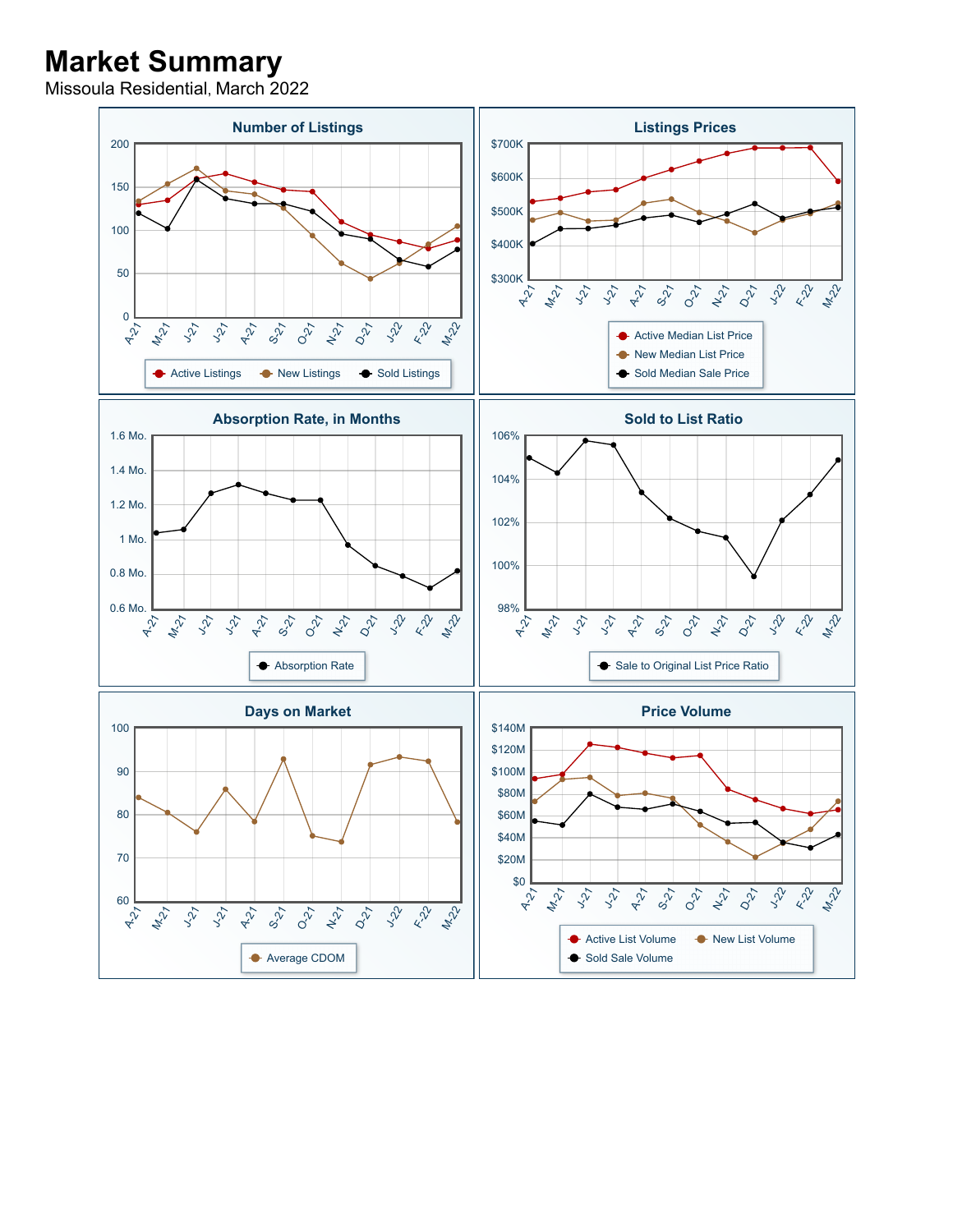| <b>Summary Statistics</b> |               |               |          |                 |                 |           |
|---------------------------|---------------|---------------|----------|-----------------|-----------------|-----------|
|                           | <b>Mar-22</b> | <b>Mar-21</b> | $%$ Chg  | <b>2022 YTD</b> | <b>2021 YTD</b> | % Chg $ $ |
| Absorption Rate           | 0.82          | 1.21          | $-32.23$ | 0.78            | 1.03            | $-24.27$  |
| Average List Price        | \$741.039     | \$659.209     | 12.41    | \$664.295       | \$581.406       | 14.26     |
| Median List Price         | \$589.900     | \$475.900     | 23.95    | \$555.000       | \$426,500       | 30.13     |
| Average Sale Price        | \$556.017     | \$474.887     | 17.08    | \$548.410       | \$476.210       | 15.16     |
| Median Sale Price         | \$512,500     | \$420,000     | 22.02    | \$503.500       | \$420,000       | 19.88     |
| Average CDOM              | 78            | 85            | $-8.24$  | 87              | 95              | $-8.42$   |
| Median CDOM               | 42            | 48            | $-12.50$ | 46              | 50              | $-8.00$   |

| <b>Sold Listings</b> |                |                                          |          |                |                |          | <b>Pending Listings</b> |                |                     |          |                |                |          |
|----------------------|----------------|------------------------------------------|----------|----------------|----------------|----------|-------------------------|----------------|---------------------|----------|----------------|----------------|----------|
|                      |                | <b>This Month</b><br><b>Year to Date</b> |          |                |                |          | <b>This Month</b>       |                | <b>Year to Date</b> |          |                |                |          |
|                      | 2022           | 2021                                     | % Chg    | 2022           | 2021           | % Chg    |                         | 2022           | 2021                | % Chg    | 2022           | 2021           | % Chg    |
| 0-99.999             | $\mathbf 0$    | $\mathbf 0$                              | 0.0      | $\Omega$       | 1              | $-100.0$ | 0-99,999                | 0              | $\mathbf 0$         | 0.0      | $\mathbf 0$    | $\mathbf{1}$   | $-100.0$ |
| 100,000-149,999      | $\Omega$       | $\mathbf{1}$                             | $-100.0$ | $\mathbf 0$    | 3              | $-100.0$ | 100,000-149,999         | 0              | $\overline{2}$      | $-100.0$ | $\mathbf 0$    | 3              | $-100.0$ |
| 150,000-199,999      | 1              | 1                                        | 0.0      | $\overline{2}$ | 7              | $-71.4$  | 150,000-199,999         | 0              | $\overline{7}$      | $-100.0$ | $\overline{2}$ | 10             | $-80.0$  |
| 200,000-249,999      | 3              | 4                                        | $-25.0$  | 6              | 8              | $-25.0$  | 200,000-249,999         | $\overline{2}$ | $\overline{2}$      | 0.0      | $\overline{4}$ | $\overline{7}$ | $-42.9$  |
| 250,000-299,999      | 1              | 6                                        | $-83.3$  | 7              | 15             | $-53.3$  | 250,000-299,999         | 1              | 20                  | $-95.0$  | 9              | 42             | $-78.6$  |
| 300,000-349,999      | 1              | 11                                       | $-90.9$  | 8              | 31             | $-74.2$  | 300,000-349,999         | 11             | 23                  | $-52.2$  | 20             | 44             | $-54.5$  |
| 350,000-399,999      | 9              | 17                                       | $-47.1$  | 21             | 37             | $-43.2$  | 350,000-399,999         | 15             | 22                  | $-31.8$  | 34             | 49             | $-30.6$  |
| 400,000-449,999      | 14             | 15                                       | $-6.7$   | 30             | 37             | $-18.9$  | 400,000-449,999         | 9              | 11                  | $-18.2$  | 24             | 37             | $-35.1$  |
| 450,000-499,999      | $\overline{7}$ | 8                                        | $-12.5$  | 24             | 30             | $-20.0$  | 450,000-499,999         | 10             | 11                  | $-9.1$   | 23             | 28             | $-17.9$  |
| 500,000-549,999      | 8              | 5                                        | 60.0     | 22             | 9              | 144.4    | 500,000-549,999         | 12             | 8                   | 50.0     | 17             | 19             | $-10.5$  |
| 550,000-599,999      | 6              | $\overline{2}$                           | 200.0    | 17             | 9              | 88.9     | 550,000-599,999         | 6              | 16                  | $-62.5$  | 25             | 25             | 0.0      |
| 600,000-649,999      | 11             | 3                                        | 266.7    | 20             | 8              | 150.0    | 600,000-649,999         | 5              | 4                   | 25.0     | 11             | $\overline{7}$ | 57.1     |
| 650,000-699,999      | $\overline{4}$ | 3                                        | 33.3     | 10             | 9              | 11.1     | 650,000-699,999         | 5              | $\overline{7}$      | $-28.6$  | 10             | 14             | $-28.6$  |
| 700,000-749,999      | 3              | $\overline{4}$                           | $-25.0$  | $\overline{7}$ | 6              | 16.7     | 700,000-749,999         | $\overline{2}$ | 2                   | 0.0      | 10             | 7              | 42.9     |
| 750,000-799,999      | 2              | $\mathbf{1}$                             | 100.0    | 8              | $\overline{2}$ | 300.0    | 750,000-799,999         | 4              | 2                   | 100.0    | 9              | 2              | 350.0    |
| 800,000-849,999      | 1              | $\mathbf{1}$                             | 0.0      | 5              | 4              | 25.0     | 800,000-849,999         | 4              | $\overline{2}$      | 100.0    | 6              | 4              | 50.0     |
| 850,000-899,999      | 2              | $\mathbf 0$                              | N/A      | 3              | $\Omega$       | N/A      | 850,000-899,999         | 0              | 0                   | 0.0      | 3              | 0              | N/A      |
| 900,000-949,999      | 3              | 0                                        | N/A      | 4              | 1              | 300.0    | 900,000-949,999         | 0              | $\mathbf{1}$        | $-100.0$ | $\mathbf 0$    | $\mathbf{1}$   | $-100.0$ |
| 950,000-999,999      | $\Omega$       | 3                                        | $-100.0$ | 0              | 5              | $-100.0$ | 950,000-999,999         | 1              | $\overline{2}$      | $-50.0$  | $\overline{2}$ | 6              | $-66.7$  |
| 1,000,000-1,099,999  | $\Omega$       | $\mathbf{1}$                             | $-100.0$ | 1              | 1              | 0.0      | 1,000,000-1,099,999     | 0              | 0                   | 0.0      | $\mathbf{1}$   | 1              | 0.0      |
| 1,100,000-1,199,999  | $\Omega$       | $\Omega$                                 | 0.0      | $\mathbf{1}$   | 1              | 0.0      | 1,100,000-1,199,999     | 1              | $\overline{2}$      | $-50.0$  | 3              | $\overline{2}$ | 50.0     |
| 1,200,000-1,299,999  | 1              | $\mathbf 0$                              | N/A      | 3              | 0              | N/A      | 1,200,000-1,299,999     | 1              | 3                   | $-66.7$  | 3              | 3              | 0.0      |
| 1,300,000-1,399,999  | $\Omega$       | 0                                        | 0.0      | $\mathbf 0$    | 1              | $-100.0$ | 1,300,000-1,399,999     | $\overline{2}$ | $\mathbf{1}$        | 100.0    | $\overline{2}$ | 3              | $-33.3$  |
| 1,400,000-1,499,999  | $\mathbf 0$    | $\mathbf 0$                              | 0.0      | $\mathbf{1}$   | 0              | N/A      | 1,400,000-1,499,999     | $\Omega$       | 0                   | 0.0      | $\overline{2}$ | 0              | N/A      |
| 1,500,000-1,599,999  | $\Omega$       | $\Omega$                                 | 0.0      | $\mathbf 0$    | 0              | 0.0      | 1,500,000-1,599,999     | 0              | 0                   | 0.0      | 1              | 0              | N/A      |
| 1,600,000-1,699,999  | $\Omega$       | $\Omega$                                 | 0.0      | $\mathbf 0$    | 1              | $-100.0$ | 1,600,000-1,699,999     | 1              | 0                   | N/A      | $\mathbf{1}$   | 1              | 0.0      |
| 1,700,000-1,799,999  | $\Omega$       | $\mathbf 0$                              | 0.0      | 1              | 0              | N/A      | 1,700,000-1,799,999     | 0              | 0                   | 0.0      | 1              | 0              | N/A      |
| 1,800,000-1,899,999  | $\Omega$       | 0                                        | 0.0      | $\mathbf 0$    | $\Omega$       | 0.0      | 1,800,000-1,899,999     | 0              | 0                   | 0.0      | $\mathbf 0$    | 0              | 0.0      |
| 1,900,000-1,999,999  | 1              | $\mathbf{0}$                             | N/A      | $\mathbf{1}$   | 0              | N/A      | 1,900,000-1,999,999     | 0              | 0                   | 0.0      | $\mathbf 0$    | 0              | 0.0      |
| 2,000,000-2,249,999  | 0              | $\mathbf{1}$                             | $-100.0$ | $\mathbf 0$    | 1              | $-100.0$ | 2,000,000-2,249,999     | 0              | 0                   | 0.0      | $\mathbf 0$    | 0              | 0.0      |
| 2,250,000-2,499,999  | $\Omega$       | 0                                        | 0.0      | $\mathbf 0$    | 0              | 0.0      | 2,250,000-2,499,999     | 0              | $\overline{2}$      | $-100.0$ | 2              | 3              | $-33.3$  |
| 2,500,000-2,749,999  | $\mathbf 0$    | $\mathbf 0$                              | 0.0      | $\mathbf 0$    | $\Omega$       | 0.0      | 2,500,000-2,749,999     | 0              | 0                   | 0.0      | 0              | 0              | 0.0      |
| 2,750,000-2,999,999  | $\Omega$       | 0                                        | 0.0      | $\Omega$       | 0              | 0.0      | 2,750,000-2,999,999     | 0              | 0                   | 0.0      | $\mathbf 0$    | $\mathbf{1}$   | $-100.0$ |
| 3,000,000-3,249,999  | $\mathbf 0$    | $\mathbf 0$                              | 0.0      | 0              | 0              | 0.0      | 3,000,000-3,249,999     | 0              | 0                   | 0.0      | $\mathbf 0$    | 0              | 0.0      |
| 3,250,000-3,499,999  | $\Omega$       | $\Omega$                                 | 0.0      | $\mathbf 0$    | 0              | 0.0      | 3,250,000-3,499,999     | 0              | 0                   | 0.0      | $\mathbf 0$    | 0              | 0.0      |
| 3,500,000-3,749,999  | $\Omega$       | $\Omega$                                 | 0.0      | $\mathbf 0$    | 1              | $-100.0$ | 3,500,000-3,749,999     | 0              | $\Omega$            | 0.0      | 0              | 0              | 0.0      |
| 3,750,000-3,999,999  | $\mathbf 0$    | $\mathbf 0$                              | 0.0      | $\mathbf 0$    | 0              | 0.0      | 3,750,000-3,999,999     | 0              | 0                   | 0.0      | 0              | 0              | 0.0      |
| 4,000,000-4,249,999  | $\Omega$       | 0                                        | 0.0      | $\Omega$       | $\Omega$       | 0.0      | 4,000,000-4,249,999     | 0              | 0                   | 0.0      | $\mathbf 0$    | 0              | 0.0      |
| 4,250,000-4,499,999  | $\mathbf 0$    | $\mathbf 0$                              | 0.0      | 0              | 0              | 0.0      | 4,250,000-4,499,999     | 0              | 0                   | 0.0      | $\mathbf 0$    | 0              | 0.0      |
| 4,500,000-4,749,999  | $\Omega$       | 0                                        | 0.0      | 0              | 0              | 0.0      | 4,500,000-4,749,999     | 0              | 0                   | 0.0      | $\mathbf 0$    | 0              | 0.0      |
| 4,750,000-4,999,999  | $\Omega$       | $\mathbf 0$                              | 0.0      | 0              | 0              | 0.0      | 4,750,000-4,999,999     | 0              | $\Omega$            | 0.0      | $\mathbf 0$    | 0              | 0.0      |
| $5,000,000+$         | 0              | $\mathbf 0$                              | 0.0      | 0              | 0              | 0.0      | $5,000,000+$            | 0              | $\Omega$            | 0.0      | $\mathbf 0$    | 1              | $-100.0$ |
| Totals               | 78             | 87                                       | $-10.3$  | 202            | 228            | $-11.4$  | <b>Totals</b>           | 92             | 150                 | $-38.7$  | 225            | 321            | $-29.9$  |